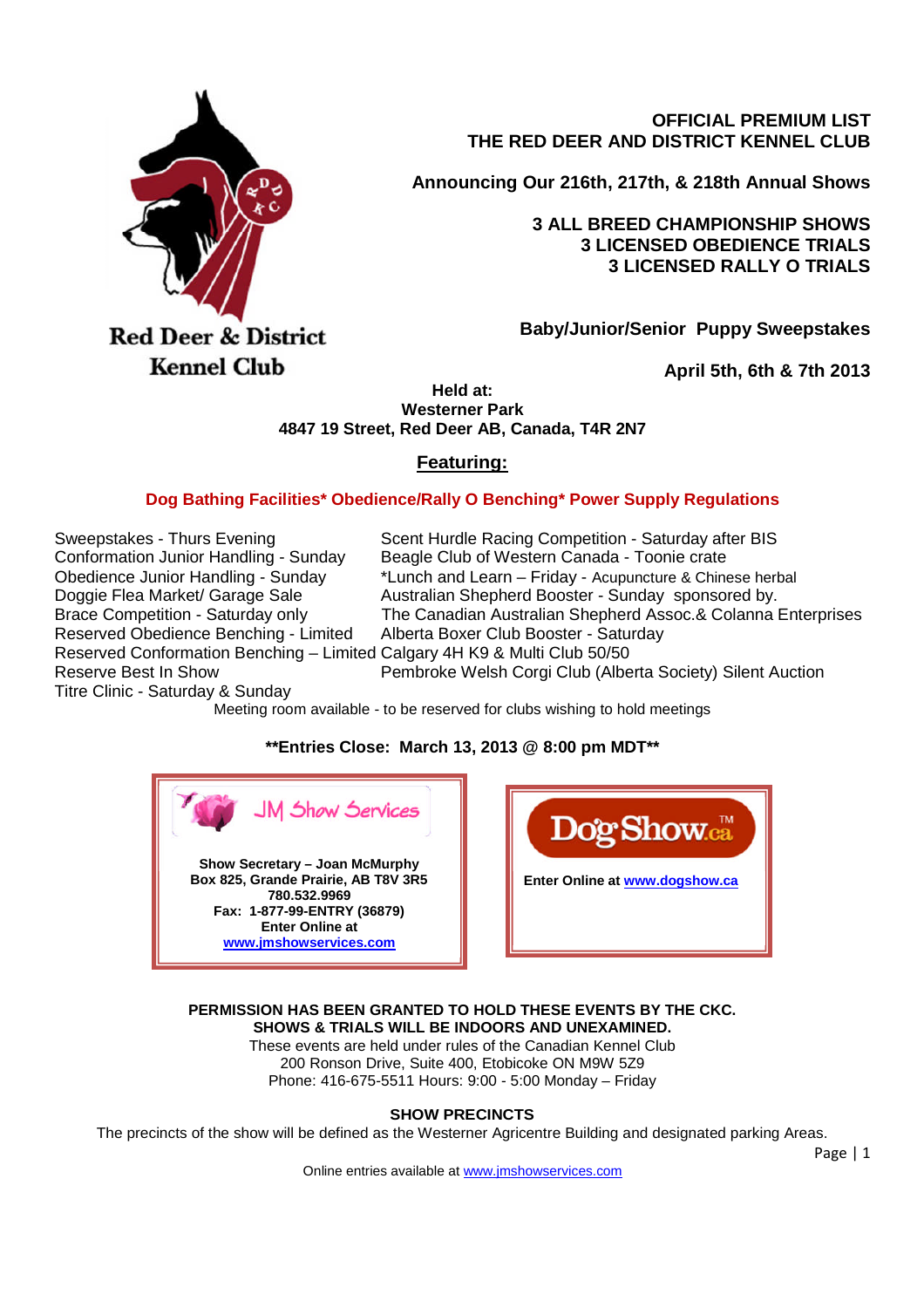# **The Red Deer & District Kennel Club 2013 Executive & Board of Directors**

Red Deer & District Kennel Club\*Box 57\*Red Deer, AB\*T4N 5E7

| President      | Karen LeJeune     | 403.318.3358 | Obedience Director   | Carol Allinson    | 403.341.5456 |
|----------------|-------------------|--------------|----------------------|-------------------|--------------|
| Vice President | Carol Allison     | 403.341.5456 | Rally O Director     | Katherine Klassen | 403.843.2874 |
| Secretary      | Bey Davies-Fraser | 403.343.3225 | <b>Show Director</b> | Sue Humphreys     | 403.749.2856 |
| Treasurer      | Lisa Svederus     | 403.391.0281 | Judges Director      | Karen Van Meer    | 403.887.3128 |
|                |                   |              | Membership Director  | Karen Van Meer    | 402 887 3128 |

# **The Show Committee**

| <b>Show Committee Members</b>                                                                                                                    | Sue Humphreys                                                                                                                                        | <b>Show Secretary</b>                                                                                                | <b>JM Show Services</b>                                      |  |
|--------------------------------------------------------------------------------------------------------------------------------------------------|------------------------------------------------------------------------------------------------------------------------------------------------------|----------------------------------------------------------------------------------------------------------------------|--------------------------------------------------------------|--|
|                                                                                                                                                  | Karen LeJeune<br><b>Bev Fraser-Davies</b>                                                                                                            | <b>Exhibitor Hospitality</b>                                                                                         | Karen LeJeune                                                |  |
|                                                                                                                                                  | Karen Van Meer                                                                                                                                       | Ribbons                                                                                                              | Dawn Larsen                                                  |  |
| <b>Show Superintendant</b>                                                                                                                       | Reserved Benching<br>Glynn Humphreys<br>Special /Awards/Trophies                                                                                     |                                                                                                                      | Karen LeJeune<br>Karen Van Meer                              |  |
| Chief Ring Steward (Obed)                                                                                                                        | Carol Allinson                                                                                                                                       |                                                                                                                      |                                                              |  |
| Sponsorships and Advertising                                                                                                                     |                                                                                                                                                      | Ivan Busenius 403.350.8102 ibusenius@gmail.com                                                                       |                                                              |  |
| <b>Commercial Booth Space Coordinators</b>                                                                                                       |                                                                                                                                                      | Lisa Svederus 403.391.0281 Isvederus@hotmail.com<br>Karen LeJeune 403.318.3358 torkelledobes@gmail.com               |                                                              |  |
| <b>Complaints Committee</b>                                                                                                                      |                                                                                                                                                      | As per CKC rules, if required a committee will be struck up from the Show Committee Members.                         |                                                              |  |
| Official Veterinarian<br><b>Official Photographer</b><br>The Canadian Kennel Club<br><b>CKC Director for Alberta</b><br>Alberta CKC Dog Show Rep | Piper Creek Vet Clinic, Dr Gregg Linnell – on call only.<br>Suite 400, 200 Ronson Dr., Etobicoke, ON M9W 5Z9<br>Hilary Oakes, GD, Lyalta, AB T0J 1Y0 | Cathy French Photography, Box 3118, Sherwood Park, AB T8H 2T1<br>Wendy Maisey, 11977-154 Ave SE, Calgary, AB T3S 0A7 | 403.346.8288<br>780.416.6096<br>416.675.5511<br>403.279.4395 |  |
| Alberta CKC Obedience Rep                                                                                                                        |                                                                                                                                                      | Jeff Lunder, PO Box 353, Stn Main, Red Deer, AB T4N 5E9                                                              | 403.343.6416                                                 |  |







Please stop by the Ring areas on Thursday evening after set-up [5-7pm], and enjoy a Complementary bite to eat, a beverage and a visit. We know you will be hungry and thirsty!

Food Courtesy of Ivan Busenius, Re/Max Real Estate Central Alberta.

Beverages Courtesy of Red Deer and District Kennel Club

Bottled water available ringside all weekend for exhibitors Courtesy of Crusin Australian Shepherds **A Big Thank You to our Sponsors for donating and feeding us!**



Online entries available at www.jmshowservices.com

Page  $||2$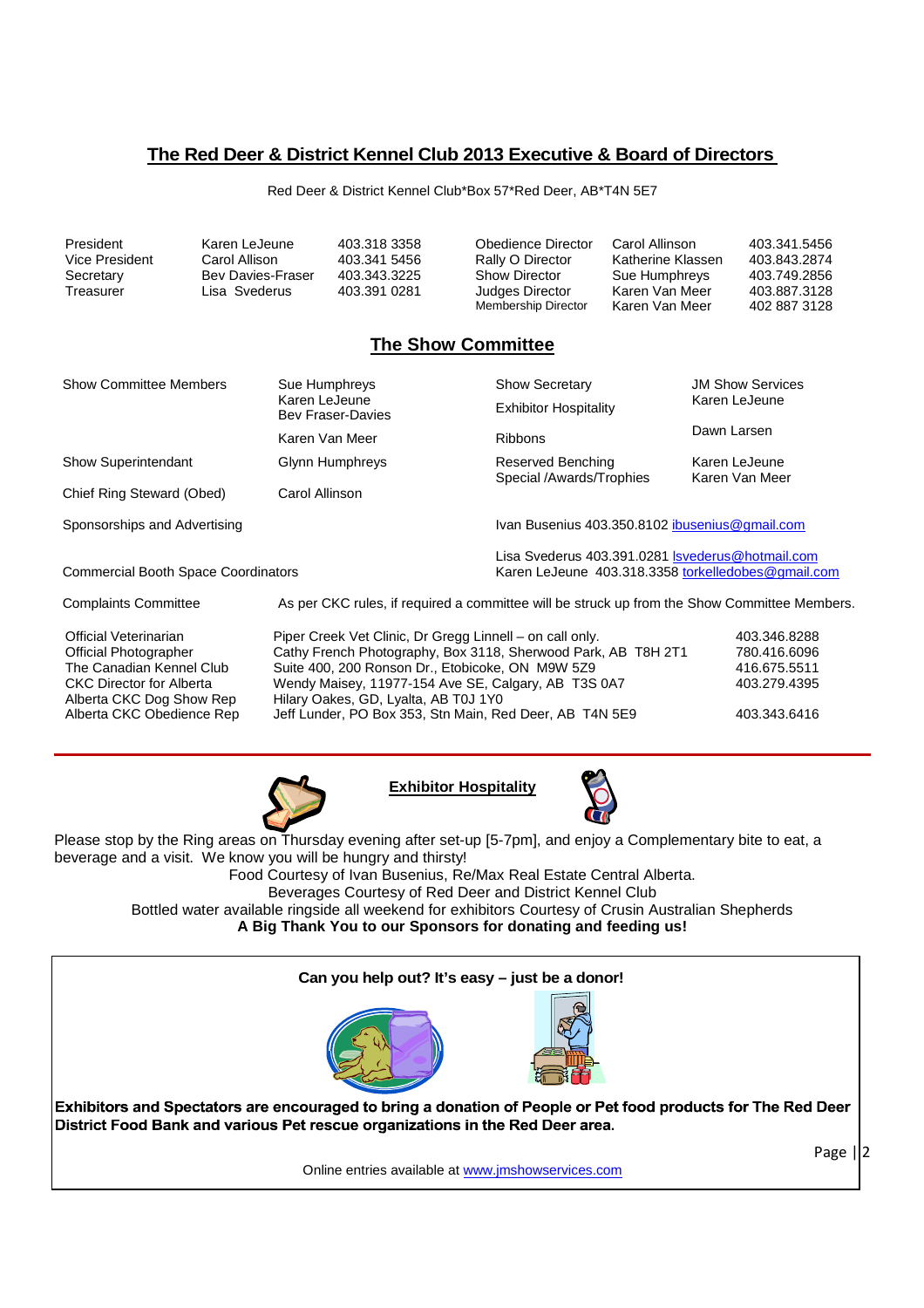# **Judging Panel and Judges Assignments**

# **Conformation**

| Honey Glendinning                    | HG.  | 776 Gilchrist Place, Delta, BC V4M 3L7     |
|--------------------------------------|------|--------------------------------------------|
| honeyanne@fan-tailenglishsetters.com |      | 604 943 4313                               |
| Janet Lobb                           | JanL | 51 County Rd. #3 E. Brucefield, ON N0M 1J0 |
| janlobb@fcc.on.ca                    |      | 519 233 3372                               |
| Joe Lobb                             | JoeL | 51 County Rd. #3 E. Brucefield, ON N0M 1J0 |
| janlobb@tcc.on.ca                    |      | 519 233 3372                               |
| Susan Quesnel                        | SQ   | 3542 E. Vernon Rd. Vernon, BC. V1B 3H8     |
| belgians@shaw.ca                     |      |                                            |
| Lynn Storeshaw                       | LS.  | Box 20 RR 2, New Norway, AB T0B 3L0        |
| Info@mastiffs-of-lynnspride.com      |      |                                            |

| Group                       | Friday | <b>Saturday</b> | <b>Sunday</b> |
|-----------------------------|--------|-----------------|---------------|
| 1 Sporting                  | JanL   | JoeL            | ΗG            |
| 2 Hounds                    | JoeL   | JanL            | ΗG            |
| 3 Working                   | HG     | JanL            | JoeL          |
| 4 Terriers                  | JoeL   | HG              | JanL          |
| 5 Toys                      | JanL   | HG              | SQ            |
| 6 Non-Sporting              | HG     | See Below       | JanL          |
| 7 Herding                   | SQ     | JoeL            | See below     |
| <b>Best in Show</b>         | JanL   | JoeL            | ΗG            |
| <b>Reserve Best in Show</b> | JanL   | JoeL            | ΗG            |
| <b>Best Puppy in Show</b>   | JanL   | JoeL            | ΗG            |
| <b>Best Brace in Show</b>   |        | JoeL            |               |

#### Saturday – Group 6

Bichon Frise, Boston Terrier, Bulldog, Chinese Shar-Pei Chow Chow, Dalmatian, French Bulldog, German Pinscher, Japanese Spitz & Group Judging– **Lynn Storeshaw**

American Eskimo Dog (Miniature), American Eskimo Dog (Standard), Keeshond, Lhasa Apso, Lowchen, Poodle (Miniature), Poodle (Standard), Schipperke, Shiba Inu, Shih Tzu, Tibetan Spaniel, Tibetan Terrier, Xoloitzcuintli (Miniature), Zoloitzcuintli (Standard) – **Susan Quesnel**

#### Sunday – Group 7

German Shepherd Dog, Iceland Sheepdog, Lancashire Heeler, Mudi, Norwegian Buhund, Old English Sheepdog, Polish Lowland Sheepdog, Portuguese Sheepdog, Puli, Shetland Sheepdog, Swedish Vallhund, Tatra Shepherd Dog, Welsh Corgi (Cardigan), Weld Corgi (Pembroke) – **Honey Glendinning**

Australian Cattle Dog, Australian Kelpie, Australian Shepherd, Australian Stumpy Tail Cattle Dog, Bearded Collie, Belgian Shepherd Dog, Berger des Pyrenees, Berger Picard, Border Collie, Bouvier des Flandres, Briard, Collie (Rough), Collie (Smooth), Dutch Sheepdog, Finnish Lapphund & Group Judging– **Janet Lobb**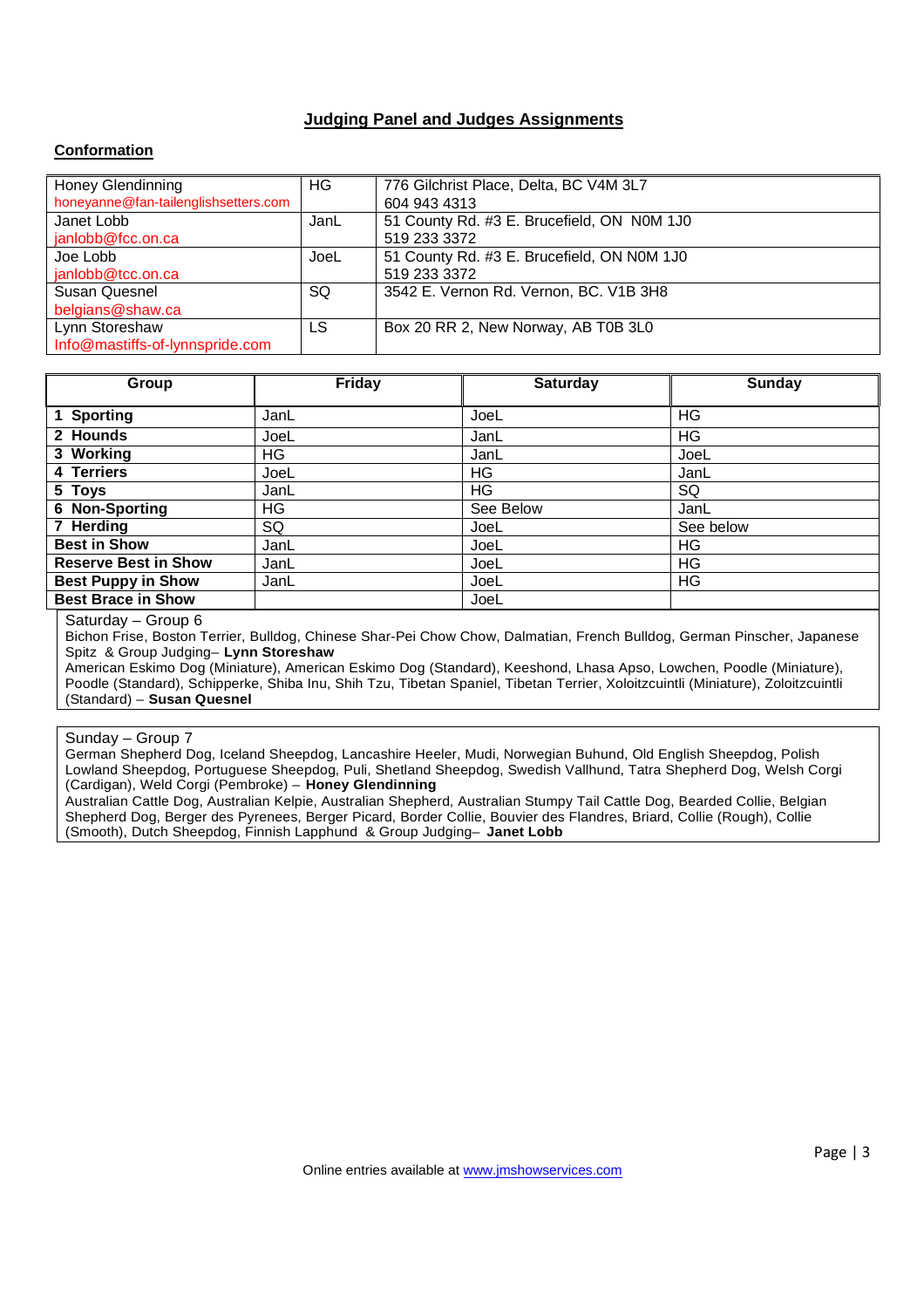# **Obedience & Rally O**

| <b>Name</b>            | <b>Initials</b> | <b>Address</b>                         |
|------------------------|-----------------|----------------------------------------|
| Jeff Lunder            | JLun            | Box 354, Red Deer, AB T4N 5E9          |
| dogman@telusplanet.net |                 | 403 343 6416                           |
| Lionel Whittaker       | _W              | 732 Todd Landing, Edmonton, AB T6R 3C4 |
| lwhittaker@shaw.ca     |                 | 780 436 5368                           |

| <b>Class</b>        | Trial 1 | <b>Trial 2 Sat</b> | <b>Trial 2 Sun</b> | <b>Class</b>      | <b>Rally Fri</b> | <b>Rally Sat</b> | <b>Rally Sun</b> |
|---------------------|---------|--------------------|--------------------|-------------------|------------------|------------------|------------------|
|                     | Fri     |                    |                    |                   |                  |                  |                  |
| <b>Novice A</b>     | JL      | LW                 | JL                 | <b>Novice A</b>   | LW               | JL               | LW               |
| <b>Novice B</b>     | JL      | LW                 | JL                 | <b>Novice B</b>   | LW               | JL               | <b>LW</b>        |
| <b>Novice C</b>     | JL      | LW                 | JL                 | <b>Novice C</b>   | LW               | JL               | LW               |
| <b>Novice Inter</b> | JL      | LW                 | JL                 | <b>Novice Int</b> | LW               | JL               | <b>LW</b>        |
| Open A              | JL      | LW                 | JL                 | Advan A           | LW               | JL               | LW               |
| Open B              | JL      | LW                 | JL                 | Advan B           | LW.              | JL               | <b>LW</b>        |
| <b>Utility A</b>    | JL      | LW                 | JL                 | <b>Excell A</b>   | LW               | JL               | LW               |
| <b>Utility B</b>    | JL      | LW                 | JL                 | <b>Excell B</b>   | LW               | JL               | LW               |
| <b>Run Offs</b>     | JL      | LW                 | JL                 |                   |                  |                  |                  |
| <b>Pre-novice</b>   | JL      | LW                 | JL                 |                   |                  |                  |                  |
| <b>Veterans</b>     | JL      | LW                 | JL                 |                   |                  |                  |                  |

# **Prizes**

BIS/ RBIS & BPIS Prizes are sponsored each day by Global Pet Foods and the RDDKC. Any moneys won will be awarded to the HANDLER of the dog who is considered to be the agent of the dog's owner.

# **Conformation**

| Best in Show each day                                                                                              | \$100.00, Rosette & Prize |                                                              |                  |
|--------------------------------------------------------------------------------------------------------------------|---------------------------|--------------------------------------------------------------|------------------|
| Reserve Best in Show each day                                                                                      | Rosette & Prize           |                                                              |                  |
| Best Puppy in Show each day                                                                                        | \$50.00, Rosette & Prize  |                                                              |                  |
| Best Brace in Show - Saturday only                                                                                 | Rosette                   |                                                              |                  |
| First in Group each day                                                                                            | \$25.00 & Rosette         |                                                              |                  |
| $2^{nd}$ , $3^{rd}$ & $4^{th}$ in each Group each day                                                              | Rosette                   |                                                              |                  |
| Brace in Group - Saturday only                                                                                     | Rosette                   |                                                              |                  |
| Best Puppy in each Group each day                                                                                  | \$20.00 & Rosette         |                                                              |                  |
| Best of Breed each day                                                                                             | Rosette                   |                                                              |                  |
| Obedience                                                                                                          |                           | <b>Rally O</b>                                               |                  |
| High in Trial each day                                                                                             | \$100.00 & Rosette        | 1 <sup>st</sup> in Class                                     | \$25,00 & Ribbon |
| High in Class each day                                                                                             | \$25.00 & Rosette         | $2^{\text{nd}}$ , 3 <sup>rd</sup> & 4 <sup>th</sup> each day | Rosette          |
| $2^{nd}$ , $3^{rd}$ & $4^{th}$ in each Class each day                                                              | Rosette                   |                                                              |                  |
| Highest Placing Veteran in Obedience                                                                               | Rosette & Prize           |                                                              |                  |
| High Aggregate Score over 3 Trials**                                                                               | \$150,00 & Rosette        |                                                              |                  |
| Qualifying Score in Rally or Obedience                                                                             | <b>Ribbon</b>             |                                                              |                  |
| ** Dogs must be handled by the same person in all 3 trials, and the qualifying scores must be from the same class. |                           |                                                              |                  |

The Red Deer and District Kennel Club welcomes Boosters and Special Prizes to Support Entries to their shows. They will supply Rosettes for BOB, BOS, RW, BW, WM, WF, BP, & Highest Qualifying in Obedience and Rally O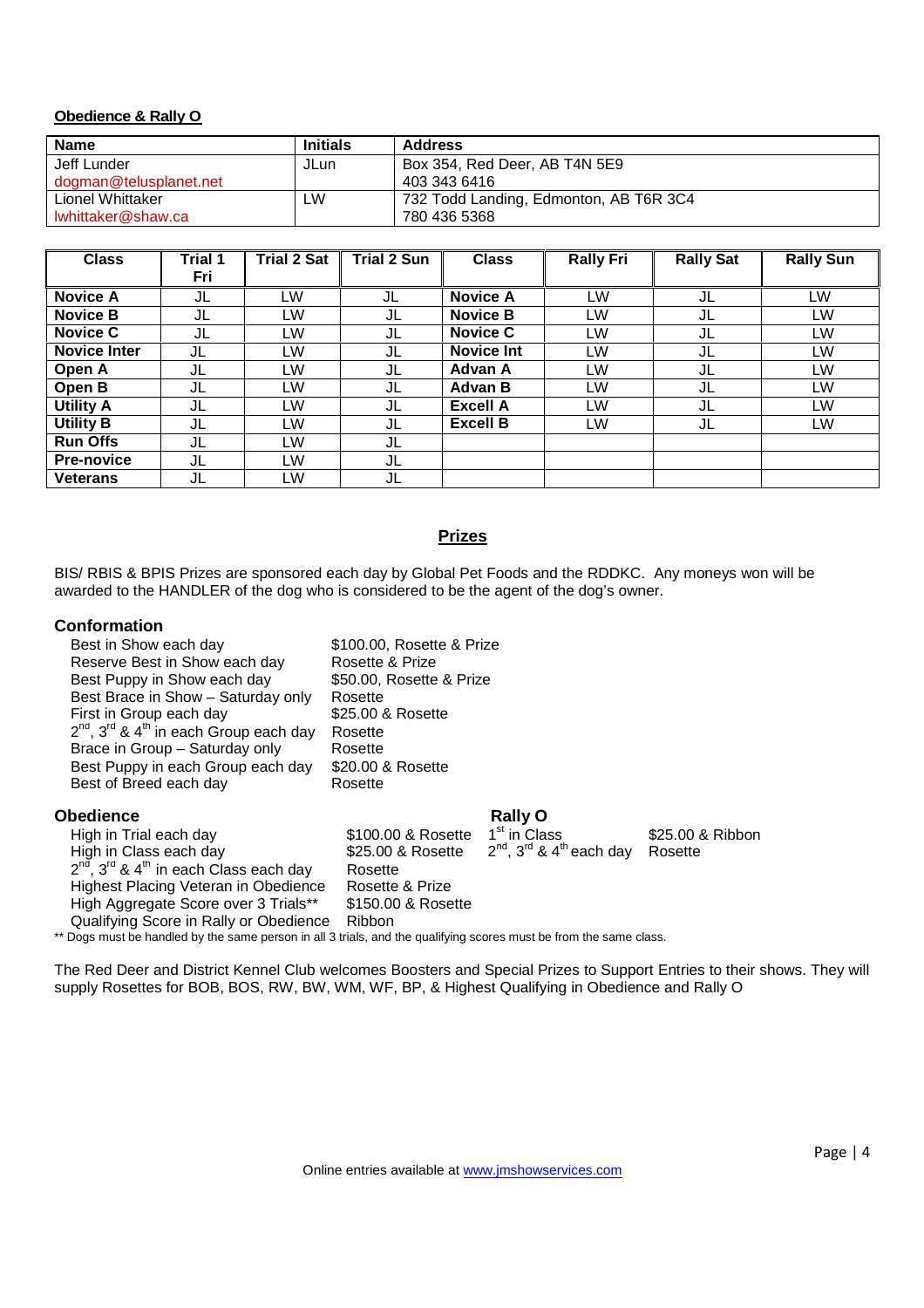| Entry per show or trial                  | \$27.00 | Reserved Benching see section below                                             | \$10.00  |
|------------------------------------------|---------|---------------------------------------------------------------------------------|----------|
| Puppies (Jr. & Sr. Puppies Only) / entry | \$25.00 | Catalogues Pre-ordered/Prepaid                                                  | \$10.00  |
| Rally Obedience                          | \$27.00 | Purchased at show [If available]                                                | \$12.00  |
| <b>Transition Class</b>                  | \$23.00 | Prepaid Power inside building                                                   | \$110.00 |
| *Listing Fee per event                   | \$8.85  |                                                                                 |          |
| Baby, Junior, Senior Puppy *Sweepstakes* | \$10.00 | On site power available Directly through Goodkey<br>NOT prepaid **Higher Cost** |          |
| Brace/per dog                            | \$6.00  | ** Unofficial Events                                                            | \$12.00  |
| <b>Exhibition Only Transit</b>           | \$10.00 |                                                                                 |          |

# **Entry Fees – GST Included**

\* Listing Fees are required for any dog without an individual CKC Registration Number, Miscellaneous Class Number, Event Registration Number, or a Performance Event Number

\*\*Unofficial events include: All Sweepstakes, Dogs must be entered in regular classes or for exhibition only.

# **Over payments will not be refunded but will be gratefully accepted as a club donation. There will be a \$25.00 Service Charge for all N.S.F. cheques.**

**Note**: No entry will be accepted without entry fees. Tendering of an NSF cheque shall be considered **NON-PAYMENT OF ENTRY FEES** and is an offense punishable by disciplinary action and cancellations of awards by the **CANADIAN KENNEL CLUB**. To comply with CKC, no entries will be accepted, altered, cancelled, or substituted after the official closing date and time for entries (except as provided for in Chapter 13, Section 13.4 of the Conformation Show Rules). Telephone entries cannot be accepted except in the event of a postal strike. Please contact the following in that event.

# **JM Show Services (Joan McMurphy) 780.532.9969**

**Important Notice**

**Cheques post- dated after the Closing Date will not be accepted. Tendering of an "N.S.F." cheque shall be considered NON payment of entry fees and is an offence punishable by disciplinary action and cancellation of awards by the C.K.C.**

IMPORTANT \*\* To ensure getting a **Catalogue** we encourage you to **Pre order as there will only be a few extra printed and there will be no mail outs.**

# **Please make all cheques payable to The Red Deer & District Kennel Club or RDDKC**

**Mail or courier entries to:**

#### Show/Trial Secretary **Joan McMurphy** Box 825, Grande Prairie, AB T8V 3R5 **Courier Entries MUST BE ADDRESSED TO & MARKED: 9401 123 Av, Grande Prairie, AB T8V 5Y4 "No Signature Required"**

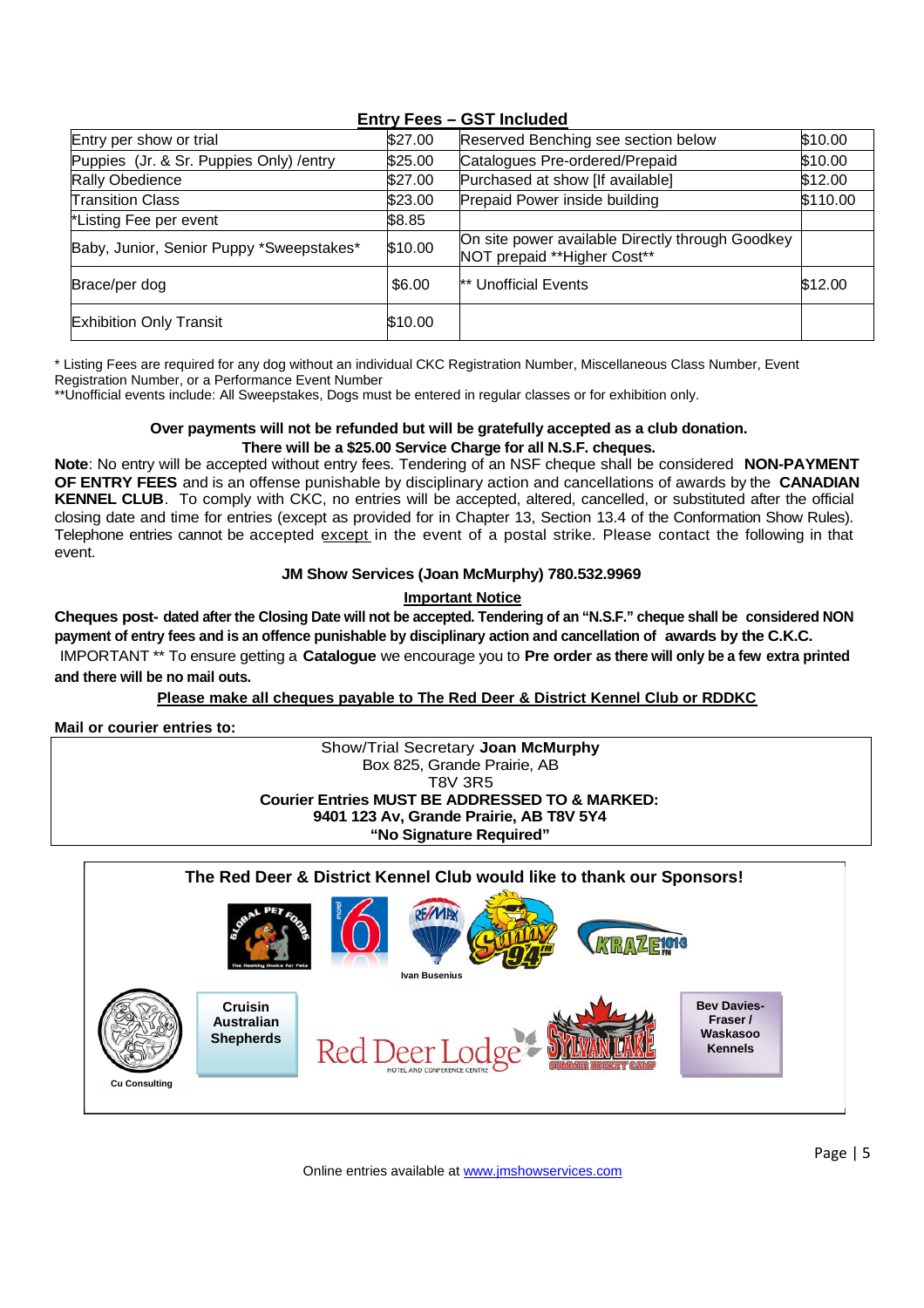# **Accommodations in Red Deer**

| Accommodation                    | <b>Address</b>           | Phone #        | Rate                    |
|----------------------------------|--------------------------|----------------|-------------------------|
| Motel 6 (Host Hotel)             | 5001-19 Street           | 403-340-1749   | \$69.00 per night       |
| See our ad in this Premium List. | Southpoint Common        |                | *No fee for show dogs   |
| <b>Best Western</b>              | 6839-66 Street           | 403-346-3555   | Rates on request        |
|                                  |                          |                | \$20 per night for pets |
| <b>Westerner Campground</b>      | <b>Westerner Grounds</b> | 403-352-8801   | <b>Call for rates</b>   |
| <b>Comfort Inn</b>               | 6846-66 Street           | 403-348-0025   | Rates on request        |
|                                  |                          |                | \$20 per stay           |
| EconoLodge                       | 37433 Hwy 2              | 403-346-4188   | Rates \$74-\$89         |
|                                  | <b>Gasoline Ally</b>     |                | \$10 per dog/per night  |
| <b>Howard Johnson</b>            | 37557 Hwy 2              | 403-343-8444   | Rates \$74-\$89         |
|                                  | <b>Gasoline Ally</b>     |                | \$15 per dog/per night  |
| <b>Red Deer Travelodge</b>       | <b>2807-50 Avenue</b>    | 403-346-2011   | \$85 per night          |
|                                  |                          |                | No fee for show dogs    |
| <b>Sandman Hotel</b>             | <b>2818-50 Avenue</b>    | 403-343-7400   | Rates on request        |
|                                  |                          |                | \$10 per dog/per night  |
| <b>Quality Inn North Hill</b>    | <b>7150-50 Avenue</b>    | 1-800-662-712  | \$109.00                |
|                                  |                          |                | No fee for show dogs    |
| <b>Red Deer Lodge Hotel</b>      | 4311-49 Avenue           | 1-800-661-1657 | \$99                    |
|                                  |                          |                | \$15 per dog/per night  |

*\*\*\*NOTE-ALL ACCOMMODATION ENQUIRIES TO HOTELS MUST STATE RED DEER DOG SHOW TO OBTAIN POSTED*

*RATES. THESE ARE SPECIAL ROOM RATES FOR DOG SHOW PARTICIPANTS ONLY.*

# **Regular & Special Events**

| Thursday                       | Friday                        | <b>Saturday</b>               | Sunday                        |
|--------------------------------|-------------------------------|-------------------------------|-------------------------------|
| Baby/Junior/senior             | Conformation                  | Conformation                  | Conformation                  |
| <b>Puppy Sweeps</b>            |                               |                               |                               |
| Exhibitor Hospitality 5 - 7 pm | Obedience                     | Obedience                     | Obedience                     |
|                                | Rally O                       | Rally O                       | Rally O                       |
|                                | Lunch & Learn                 | Scent Hurdle Racing after BIS | Junior Handling Conformation  |
|                                |                               | Titr Clinic                   | Junior Handling Obedience     |
|                                | Flea Market/ Garage sale      | Flea Market/Garage Sale       | Flea Market/Garage Sale       |
|                                | Pembroke Corgi silent auction | Pembroke Corgi silent auction | Pembroke Corgi silent auction |
|                                | Beagle Club Toonie Crate      | Beagle Club Toonie Crate      | Beagle Club Toonie Crate      |
|                                |                               | Alberta Boxer Club Booster    | <b>Titre Clinic</b>           |
|                                |                               | Australian Shepherd Booster   |                               |
|                                |                               | Calgary 4H K9 & Multi 50/50   | Calgary 4H K9 & Multi 50/50   |

# **Pre-Show Event Thursday Evening Baby/Junior/Senior Puppy Sweepstakes**<br>Junior & Senior puppies will be divided by sex an

Junior & Senior puppies will be divided by sex and age .

| Males & Females                                       | 1 <sup>st</sup> in each class 30% of Class Entry & Rosette |
|-------------------------------------------------------|------------------------------------------------------------|
| Baby Puppies $3-6$ months                             | 2 <sup>nd</sup> in each class 20% of Class Entry & Rosette |
| Junior Puppies 6 - 9 months                           | 3 <sup>rd</sup> in each class 10% of Class Entry & Rosette |
| Senior puppies 9 - 12 months                          | 4 <sup>th</sup> in each class 5% of Class Entry & Rosette  |
|                                                       | Best Overall 10% of All Entry & Rosette                    |
| ** Baby puppies must be entered in Exhibition Only at | 25% will be retained by the RDDKC to defray costs          |
| regular show**                                        |                                                            |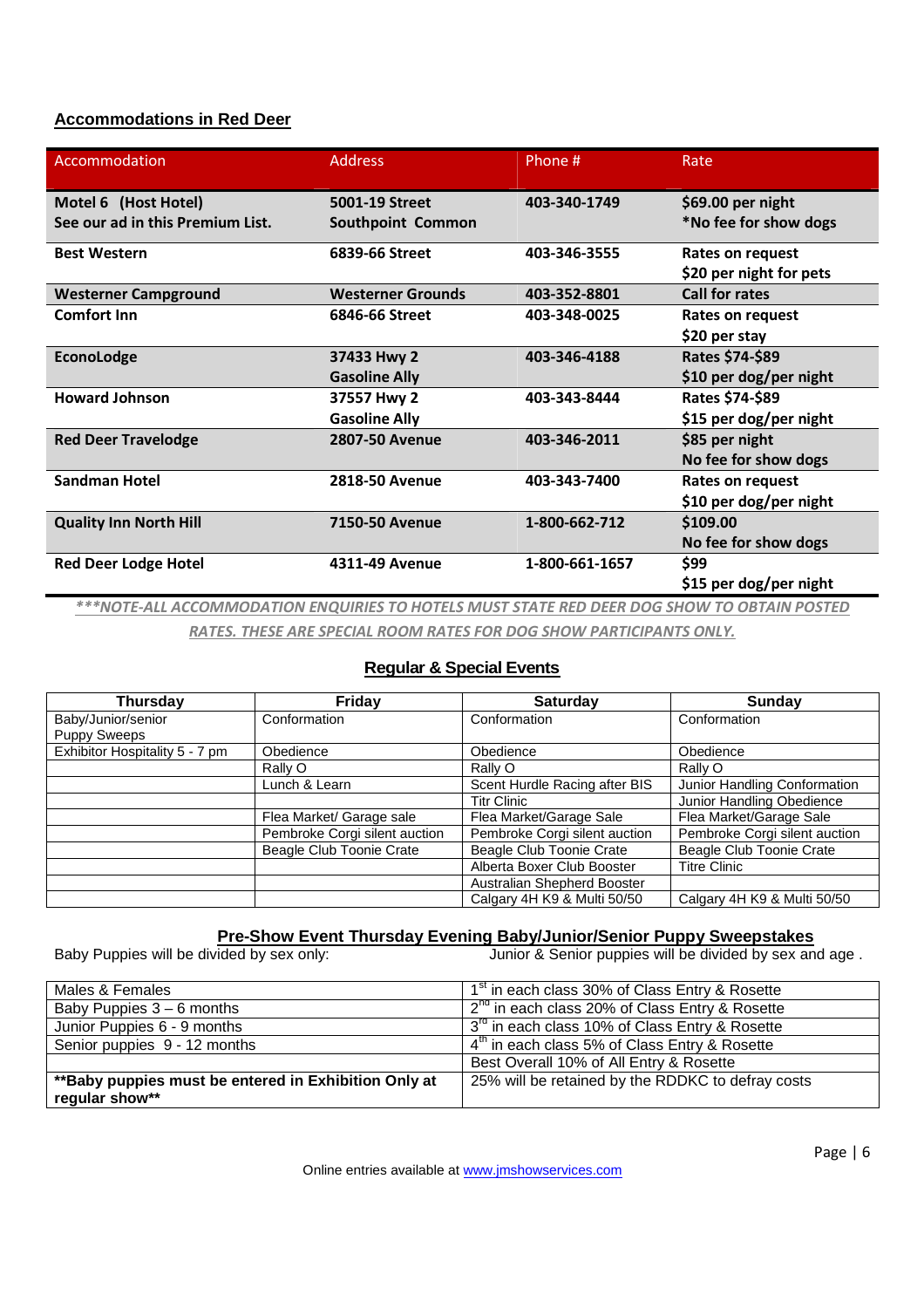# **Events**

# **Junior Handling Conformation**

This competition will be held on Sunday during the lunch break. Entries will be taken on Sunday only and the fee will be \$2.00 - JUDGE: TBA Classes: Pee Wee, Junior Novice/Open, Intermediate Novice/Open, Senior Novice/Open Prizes: Pee Wee - Prize/ Junior, Novice, Open Winners - Ribbon - Best Overall Handler-Rossette

\_\_\_\_\_\_\_\_\_\_\_\_\_\_\_\_\_\_\_\_\_\_\_\_\_\_\_\_\_\_\_\_\_\_\_\_\_\_\_\_\_\_\_\_\_\_\_\_\_\_\_\_\_\_\_\_\_\_\_\_\_\_\_\_\_\_\_\_\_\_\_\_\_\_\_\_\_\_\_\_\_\_\_\_\_\_\_\_\_\_\_\_\_\_\_

#### **Junior Handling Obedience**

This competition will be held on Sunday during the lunch break. Entries will be taken on Sunday Only and the fee will be \$2.00 - JUDGE: TBA Classes: Junior & Senior Novice A, Junior and Senior Novice B, Junior and Senior Open A, Junior and senior Open B. Ribbons for winners of each class

#### \_\_\_\_\_\_\_\_\_\_\_\_\_\_\_\_\_\_\_\_\_\_\_\_\_\_\_\_\_\_\_\_\_\_\_\_\_\_\_\_\_\_\_\_\_\_\_\_\_\_\_\_\_\_\_\_\_\_\_\_\_\_\_\_\_\_\_\_\_\_\_\_\_\_\_\_\_\_\_\_\_\_\_\_\_\_\_\_\_\_\_\_\_\_\_\_. **Scent Hurdling Racing Competition**

The Alberta Scent Hurdle Racing Assoc. will host a Scent Hurdling Competition on Saturday immediately after Best in Show. For more information contact Avril Tatterson at avril.tatterson@shaw.ca or call 403 282-8479. Entries must be submitted to Show Secretary, Joan McMurphy by the closing date. entry \$10.00 per team

#### \_\_\_\_\_\_\_\_\_\_\_\_\_\_\_\_\_\_\_\_\_\_\_\_\_\_\_\_\_\_\_\_\_\_\_\_\_\_\_\_\_\_\_\_\_\_\_\_\_\_\_\_\_\_\_\_\_\_\_\_\_\_\_\_\_\_\_\_\_\_\_\_\_\_\_\_\_\_\_\_\_\_\_\_\_\_\_\_\_\_\_\_\_\_\_\_ **Lunch and Learn**

Come and Join our Lunch & Learn. For details on speaker and subjects check out the RDDKC page on Facebook. \$12 per person with pre-registration and light lunch. A minimum of 15 participants must register in order to hold

#### \_\_\_\_\_\_\_\_\_\_\_\_\_\_\_\_\_\_\_\_\_\_\_\_\_\_\_\_\_\_\_\_\_\_\_\_\_\_\_\_\_\_\_\_\_\_\_\_\_\_\_\_\_\_\_\_\_\_\_\_\_\_\_\_\_\_\_\_\_\_\_\_\_\_\_\_\_\_\_\_\_\_\_\_\_\_\_\_\_\_\_\_\_\_\_\_ **Doggie Flea Market/ Garage Sale**

Held at your benching set up for all three days. Garage Sale signs required, available from RDDKC for the cost of \$5.00 for more details contact Linda Yasinski 403-749-2002

#### \_\_\_\_\_\_\_\_\_\_\_\_\_\_\_\_\_\_\_\_\_\_\_\_\_\_\_\_\_\_\_\_\_\_\_\_\_\_\_\_\_\_\_\_\_\_\_\_\_\_\_\_\_\_\_\_\_\_\_\_\_\_\_\_\_\_\_\_\_\_\_\_\_\_\_\_\_\_\_\_\_\_\_\_\_\_\_\_\_\_\_\_\_\_\_\_\_ **Australian Shepherd Booster**

To be held on Sunday under Judge Janet Lobb sponsored by the Canadian Australian Shepherd Association and Colanna Enterprises. BOB, BOS, BPIB, BOW, WD, RWD, WB, RWB also HQ Obedience and HQ Rally O

#### \_\_\_\_\_\_\_\_\_\_\_\_\_\_\_\_\_\_\_\_\_\_\_\_\_\_\_\_\_\_\_\_\_\_\_\_\_\_\_\_\_\_\_\_\_\_\_\_\_\_\_\_\_\_\_\_\_\_\_\_\_\_\_\_\_\_\_\_\_\_\_\_\_\_\_\_\_\_\_\_\_\_\_\_\_\_\_\_\_\_\_\_\_\_\_\_\_ **Alberta Boxer Club Booster**

The Alberta Boxer Club will be hosting a Boosted Entry Class on Saturday under judge Janet Lobb BOB, BOS, PBIB, BOW, WD, RWD, WB, RWB, also sponsored HQ Obedience and HQ Rally O

#### \_\_\_\_\_\_\_\_\_\_\_\_\_\_\_\_\_\_\_\_\_\_\_\_\_\_\_\_\_\_\_\_\_\_\_\_\_\_\_\_\_\_\_\_\_\_\_\_\_\_\_\_\_\_\_\_\_\_\_\_\_\_\_\_\_\_\_\_\_\_\_\_\_\_\_\_\_\_\_\_\_\_\_\_\_\_\_\_ **Titre Clinic**

Sponsored by Red Deer & District Kennel Club. for details contact Jo Hammond 403-340-3506

# **Special Awards**

# **Conformation**

**Dilquin Standard Poodles** – Cindy Harvey is pleased to offer a prize for Best of Winners in Standard Poodles on Friday April 5th 2013

**Jolayne Moryski** - is pleased to present a prize for Best Owner Handled Cane Corso Puppy in the Working Group on Friday, Saturday & Sunday

# **Obedience/ Rally O**

# **Rally O Virginia Cummings Annual Memorial Trophy**

The Red Deer and District Kennel Club is honoured to offer on Saturday April 6, 2013 a memorial trophy for highest qualifying score in memory of Virginia Cummings. Zone 10 CKC Obedience Representative who was a strong advocate for newcomers to performance events. A keeper trophy will be presented to the exhibitor

**Alberta Boxer Club -** are pleased to offer a prize for the High in Trail awarded Boxer in Rally O and Obedience on Saturday,

**Waskasoo Kennels** – Bev Davies-Fraser is pleased to offer a prize of \$25.00 to the highest scoring beagle in Rally O on Saturday April 6th 2013.

**Cruisin Australian Shepherds** – Carol Allinson is pleased to offer a prize to the Highest Scoring Australian Shepherd in Obedience on Friday, Saturday and Sunday in memory of (Cruise) Can. & Am. & ASCA CH. & OTCh. BYDAY HE' S A TOP GUN TT, ASCA CD. TT, NAC, NJC.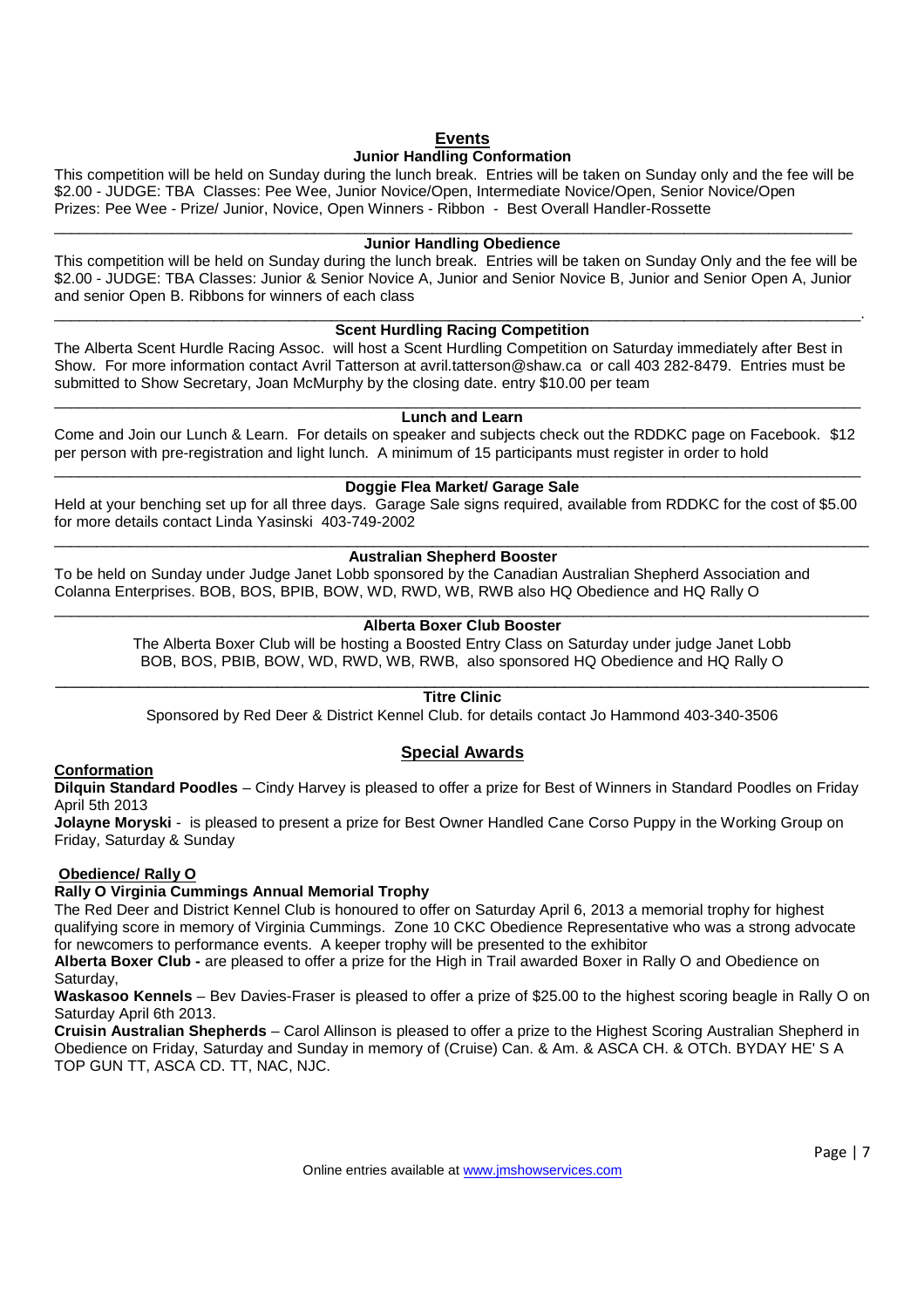**Coronado Poodles** – June Thompson is pleased to offer a prize for High Scoring Standard Poodle in Rally O on Saturday & Sunday.

**Clip-Pet Dog Grooming - Sheena Melone** offers a \$30.00 cash prize to any of her students qualifying in Rally on Saturday and Sunday

**Canadian Australian Shepherd Association & Colanna Enterprizes -** Is pleased to offer a prize for the Highest Qualifying Australian Shepherd in both Obedience and Rally O on Sunday.

# **Catalog Advertising**

#### **All ads must be Camera ready.** Rates are as follows:

1/4 page. \$25.00 **For details on Advertising and Sponsorship**: 1/2 page.  $$50.00$  contact - Ivan Busenius at <u>ibusenius@gmail.com</u> or 403-350-8102<br>Full page.  $$100.00$ Full page. Inside Covers: Front. \$150.00 Back \$150.00 Back Cover \$250.00

#### **PRE-REGISTRATION & PRE-PAID FORM**

Please use to PRE-REGISTER & PRE-PAY for the following events and indicate on form. Scent Hurdle Racing - \$10.00 per team. Lunch and Learn - \$12.00 [15 participants min]

I / We wish to Pre-Register/ Pre-Pay for the following event(s):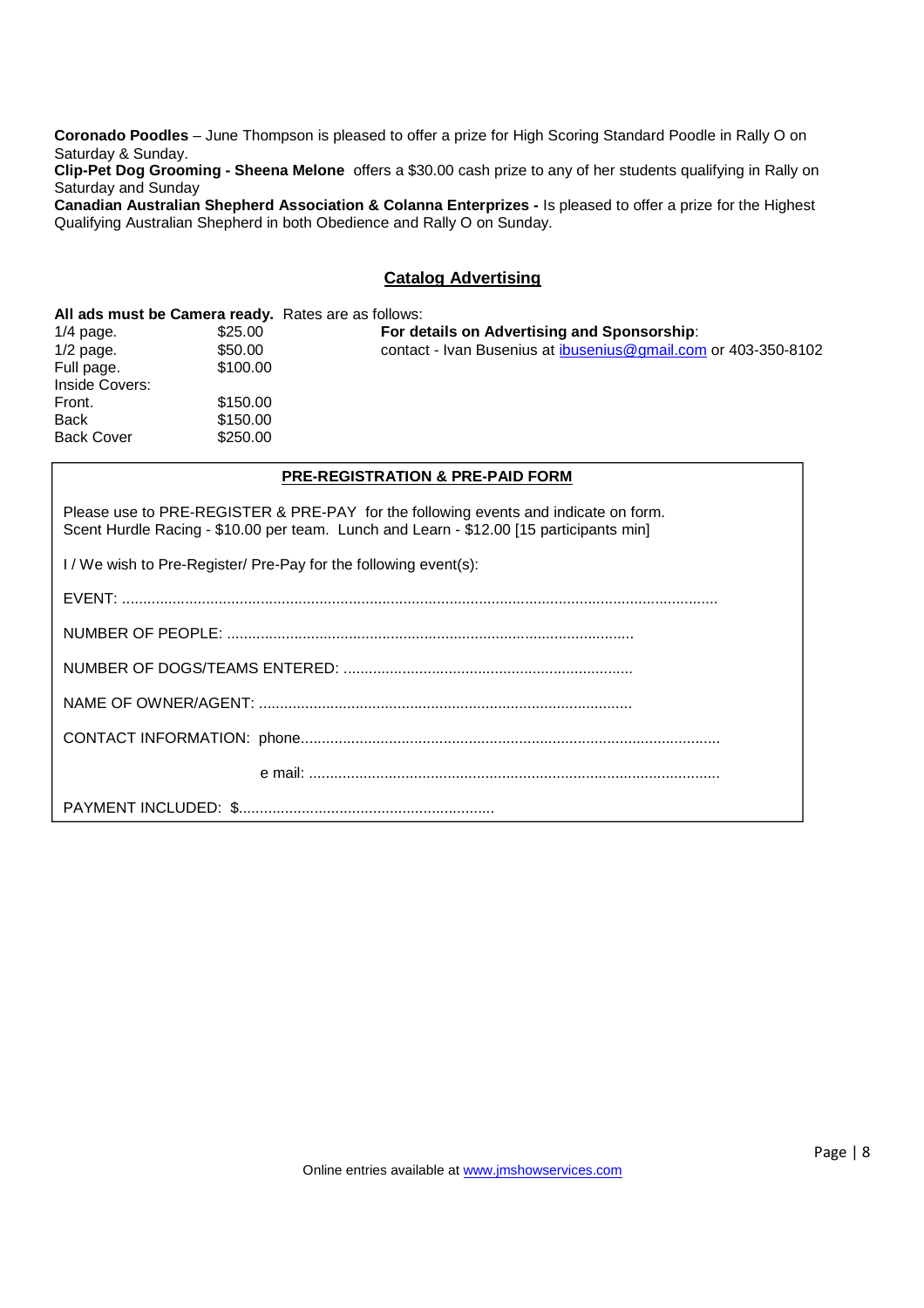# **Reserved Benching**

**Pre-paid Obedience/Rally O benching:** will be available ringside. **Please ensure you request the type of Obedience benching you prefer.** Unreserved/Unpaid Obedience/Rally O benching will be available (on a first come basis) in the Conformation benching/grooming area, not at ringside. You may only Obedience/ Rally O bench ringside if you have paid/reserved benching, NO exceptions. Please note the size of the spaces, and ensure that you reserve the number of spaces required.

# **There will be no Conformation benching at ringside, reserved Conformation benching/grooming space will only be available in designated Conformation benching/grooming area.**

**\*\* Once benching is sold out**, no further reservations will be taken. There will be limited unreserved space available on a first come basis in the main grooming/ benching area for Conformation, Obedience and Rally O. Get your reservations in early to avoid disappointment.

If you have NOT reserved, you must find an un-reserved space. If you put your items in a space reserved by someone else, you will be told by the Show Superintendant to remove your items immediately, or they will be removed for you.

**Conformation** -If you wish to bench next to someone, please contact Karen LeJeune by e-mail: torkelledobes@gmail.com with your list of names. **Obedience/Rally O** - Please contact Bev Fraser-Davies by e-mail: beaglebandits@albertahigspeed.net

**Once benching has been assigned, no changes will be made.**

**Absolutely no reservations will be accepted after closing, and no changes will be made at the Show!**

## **Power**

When you book a power outlet, ONE 8' x 10' benching/grooming space will be included with your power reservation. should you require more space than one 8' x 10'. Please book and pay for more spaces under the same name, and they must be booked prior to closing.

**If power is required after closing (it will cost you more). It must be ordered/paid for directly through Goodkey show Services - Orin Stewart (403) 346-5676, or e-mail: orin@goodkey.com**

Any Exhibitor found plugging into unauthorized/unpaid for electrical outlets will risk being excused from the show.

Please contact Karen LeJeune for further information or with questions: torkelledobes@gmail.com or 403-340-2741 **\*\*\*All reserved benching MUST be booked & paid for (prior to closing) through the Show Secretary\*\*\***

Name(s)\_\_\_\_\_\_\_\_\_\_\_\_\_\_\_\_\_\_\_\_\_\_\_\_\_\_\_\_\_\_\_\_\_\_\_\_\_\_\_\_\_\_\_\_\_\_\_\_\_\_\_\_\_\_\_\_\_\_\_\_\_\_\_\_\_\_\_\_\_\_\_\_\_\_\_\_\_\_\_\_\_\_

Phone#\_\_\_\_\_\_\_\_\_\_\_\_\_\_\_\_\_\_\_\_\_\_\_\_\_\_\_\_\_\_\_\_\_\_\_\_\_\_ e-mail\_\_\_\_\_\_\_\_\_\_\_\_\_\_\_\_\_\_\_\_\_\_\_\_\_\_\_\_\_\_\_\_\_\_\_\_\_\_\_

|                                                       | Amount       | Cost |
|-------------------------------------------------------|--------------|------|
| Rally O Benching – ringside $4' \times 5'$ @ \$5.00   |              |      |
| Obedience Benching – ringside $4' \times 5'$ @ \$5.00 |              |      |
| Conformation Benching $- 8' \times 10'$ @ \$10.00     |              |      |
| Prepaid Power @ \$110.00 per 1500 W outlet            |              |      |
| *** (includes 1 8 x 10 benching space)                |              |      |
|                                                       | <b>Total</b> |      |

# **\*\*If you are attending a Specialty at this Show, please check with your Club prior to booking your space, to ensure that benching has not already been reserved for people exhibiting at your Specialty.\*\* Mail completed form to JM Show Services Box 825, Grande Prairie, AB T8V 3R5**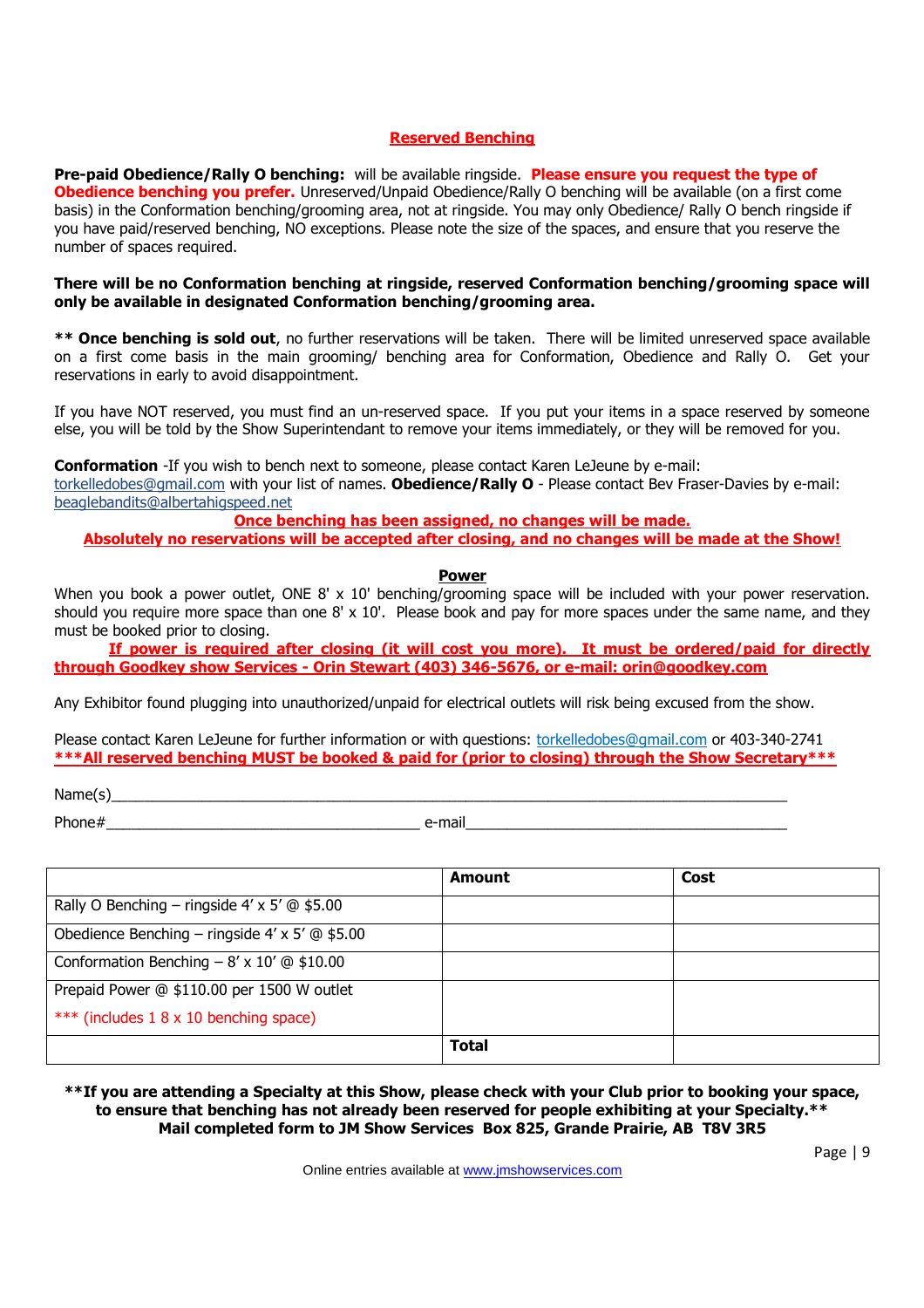# **Please make cheque payable to The Red Deer & District Kennel Club COMMERCIAL BOOTH SPACE**

# **\*\*\*All Commercial Space MUST be booked and paid for through the Show Secretary, and must be received by closing of Entries. \*\*\***

Each booth will be supplied with one table & two chairs. Extra tables may be rented at a cost of \$10.00 each. Each space is 10' x 10' at a cost of \$105.00 (GST included) Extra room for benching of dogs is \$10.00 for each 8'x10' space. Power is \$110.00 per 1500 watt outlet. Vendors booking 4 or more spaces will receive (if required and requested in advance) a free 8' x 10' reserved benching space for their dogs.

| Name of Company: |
|------------------|
| Contact Person:  |
| Phone#:          |
| e-mail:          |
|                  |

|                                                | Amount       | Cost |
|------------------------------------------------|--------------|------|
| Number of Spaces – $10' \times 10'$ @ \$105.00 |              |      |
| Add'l 8' x 10' benching space for dogs @ 10.00 |              |      |
| Number of extra tables $@$ \$10.00             |              |      |
| Prepaid power per 1500 W outlet @ \$110.00     |              |      |
| <b>**Must be ordered in advance**</b>          |              |      |
|                                                | <b>Total</b> |      |

**\*\*Pre-payment and Pre-booking of booths is a requirement, and payments must be received by closing of entries.**

**\*\* Power NOT pre-ordered available at a higher fee directly from Goodkey.**

**\*\*If additional benching space for dogs is required (dogs on the Show premises MUST be Registered dogs entered in the Show, or entered for exhibition only), you MUST let us know.**

> **For more information, please contact Lisa Svederus: lsvederus@hotmail.com**

**or**

**Karen LeJeune: torkelledobes@gmail.com**

**Mail completed form to JM Show Services Box 825, Grande Prairie, AB T8V 3R5 Please make cheque payable to The Red Deer & District Kennel Club**

\_\_\_\_\_\_\_\_\_\_\_\_\_\_\_\_\_\_\_\_\_\_\_\_\_\_\_\_\_\_\_\_\_\_\_\_\_\_\_\_\_\_\_\_\_\_\_\_\_\_\_\_\_\_\_\_\_\_\_\_\_\_\_\_\_\_\_\_\_\_\_\_\_\_\_\_\_\_\_\_\_\_\_\_\_\_\_\_\_\_\_\_\_\_\_\_\_\_



.

# **Parking**

**\*\*Pre- paid parking passes are NO LONGER available from RDDKC.\*\*** Parking Passes **are** available and may be purchased at the entry gates at the Westerner grounds. \$9.00 for all 3 days for regular sized vehicles or \$4.00 per day. Vehicles with trailers or multi-axles [over size] \$14.00 for all 3 days

Please obey posted parking signs on the Westerner Grounds. The RD&DKC will not be responsible for parking tickets incurred by exhibitors who illegally park in fire lanes or other areas

**Overnight parking [electrical only] or camping, are available on the show grounds. For information or reservations, please contact: 403-352-8801**

Online entries available at www.jmshowservices.com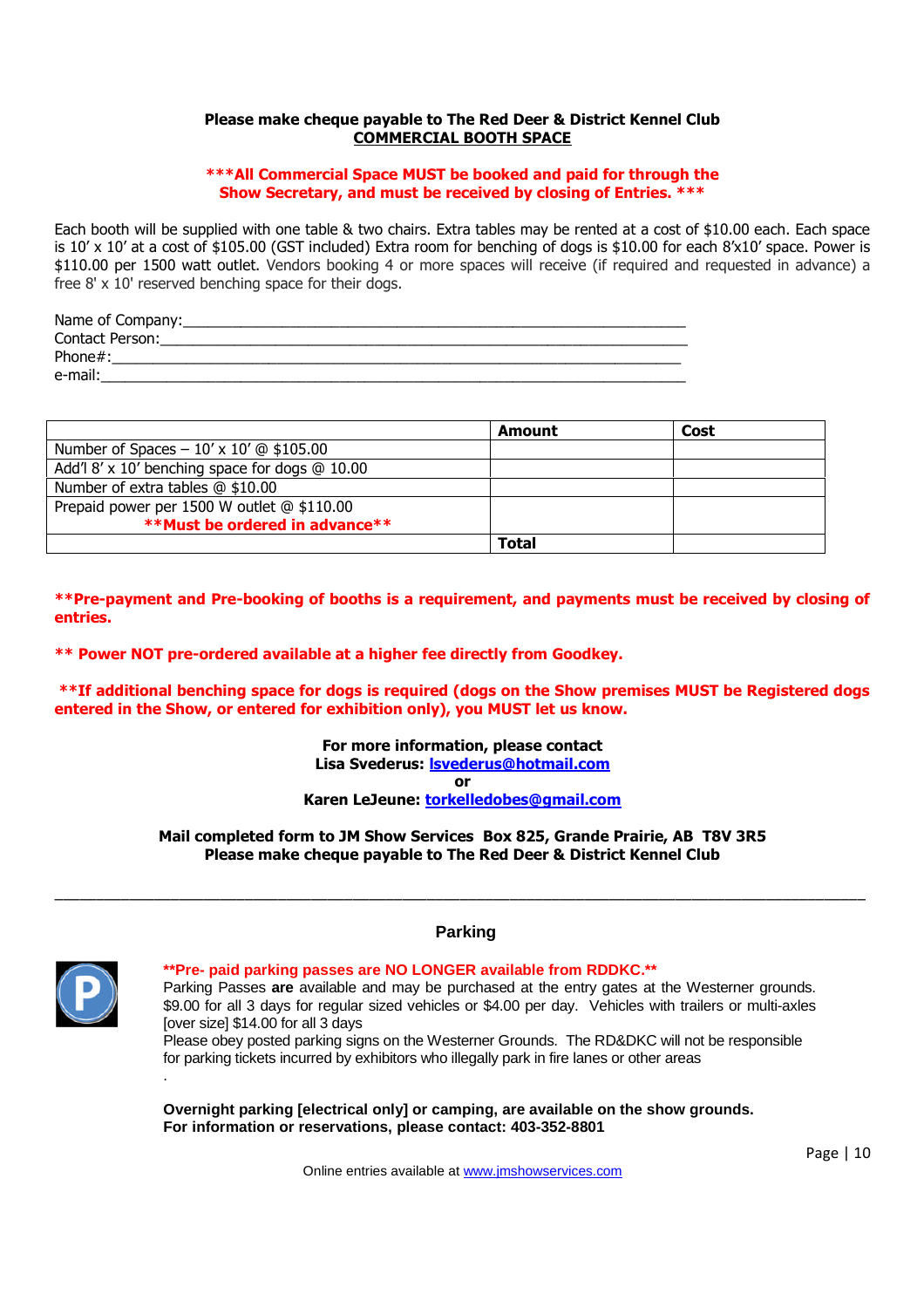#### Westerner Campground, Operators - John and Cheryl Stoutley - 403 352-8801 **GENERAL INFORMATION AND REGULATIONS**

Dogs should be in the building at least one hour prior to ring time. It is the responsibility of the exhibitor to be aware of the posted schedule and be at ringside at the time of judging. The club will not call individual dogs to ringside. Please remain at ringside until judging is completed. A practice ring will be set up in the benching area. Regular rings must not be used for this purpose.

Dogs must be exercised in the areas provided, anyone exercising their dogs on the grounds outside the building and not cleaning up after them, will be excluded from the show or trial.

Exhibitors are reminded to respect hospitality facilities. The Red Deer & District Kennel Club reserves the right to refuse future entries from any exhibitor who creates excessive destructive or disruption to host facilities (Hotel, motel or campground).

The show superintendent is in complete charge of the shows and trials which, are governed by CKC rules. No judge or any other person participating in any capacity at a dog show held under CKC rules shall be subjected to an indignity of any kind during the progress of the show. The Show Committee has a responsibility to see that this rule is enforced. Chapter 19.7, Page 55, CKC Conformation Show Rules and Regulations.

The Dog Show Committee will use due care and diligence for the welfare of dogs, exhibitors and spectators, but will not be responsible for, nor assume any liability in the event of accident or misfortune.

The Red Deer And District Kennel Club reserves the right to remove from the shows or trials any person or dog for any just cause. Any dog excused by the show superintendent or veterinarian, for any reason, shall not compete in any classes or accept any awards for the duration of the shows or trials. No refund of any fees will be made.

If because of riot, civil disturbance, or any other acts beyond the control of the show committee, it is impossible to open or complete the show, no refunds shall be made!

## **EXTRACTS FROM THE DOG SHOW RULES**

#### **BREEDS,CLASSES, AWARDS AND STAKES**

**12.2.1 REGULAR OFFICIAL CLASSES**: All of these classes must be divided by sex. Note: no dogs under the age of six months on the first day of the show shall be allowed within the Show precincts as defined in the Premium List. Every dog within these precincts (exceptions are IN TRANSIT AREA) must be entered in one of the Regular Official Classes or in Exhibition Only.

**12.2.2 EXHIBITION ONLY PUPPIES 3-6 MONTHS OF AGE**: (a) Must be entered in Exhibition Only providing the owner of the puppy has also entered a dog in one of the regular official classes. (b) May not compete in any official, unofficial or non-regular classes including parades nor are they required to be listed in the catalogue.

**JUNIOR PUPPY**: shall be for dogs at least six months of age on the first day of the Show and under nine months of age on the day of the show.

**SENIOR PUPPY**: shall be for dogs 9 months of age and under twelve (12) months of age on the day of the show.

**12-18 MONTH** - for dogs over 12 months of age but under 18 months of age.

**CANADIAN BRED**: shall be for dogs born in Canada, Champions of any country excluded

**BRED BY EXHIBITOR**: shall be for dogs owned and handled in the ring by the Breeder. The handler must be the owner/co-owner AND breeder/co-breeder of the dog. The owner/breeder must handle the dog in this class, but need not handle the dog for further awards. **OPEN CLASS:** shall be for all dogs.

**SPECIALS ONLY**: is for dogs which have a recorded CKC Registration or Event Registration Number and have attained the required points for Championship status including at least one 2 point win either at the breed or group level. Should

a dog which is entered in this class be found either not to be registered or has not completed the requirements for Championship status, all awards earned at the show will be cancelled. Dogs entered in this class will compete for Best of Breed, Best of Opposite Sex and Best Puppy if eligible.

**MOVING DOGS TO "SPECIALS ONLY"**: A dog which is individually registered in the records of the CKC and has completed the requirements for a Championship in accordance with these rules but at the time of the closing of entries for a show has not received confirmation of the title, may be transferred from one of the regular classes to "Specials Only" providing the transfer is submitted to the Show Secretary in writing by the owner or handler at least 1 hour prior to the opening of the show. NOTE: Class dogs may be moved to "Specials Only" as long as the registration number is on the "Move Up" Sheet.

RESERVE BEST IN SHOW: will be selected from the remaining 6 Breeds competing for BIS

**OBEDIENCE CLASSES OFFERED:** Novice A, Novice B, Novice C, Novice Intermediate Open A, Open B,

Utility A, Utility B Pre -Novice, Veterans, Exhibition Only,

**RALLY OBEDIENCE CLASSES**: Novice A & Novice B, Advanced A & B, Excellent A & B, Exhibition Only

## **CHAPTER 4 - JUDGES**

SECTION 19.7 It shall be the duty and obligation of the show-giving club to see that a judge, club official, volunteer, or any participant at an event held under these rules is not subject to indignities. The Conformation Show Committee Chair shall promptly report to the CKC any infringement of this regulation, and the Discipline Committee shall have the authority to take such action as it deems fit on receipt of a report indicating that this has occurred.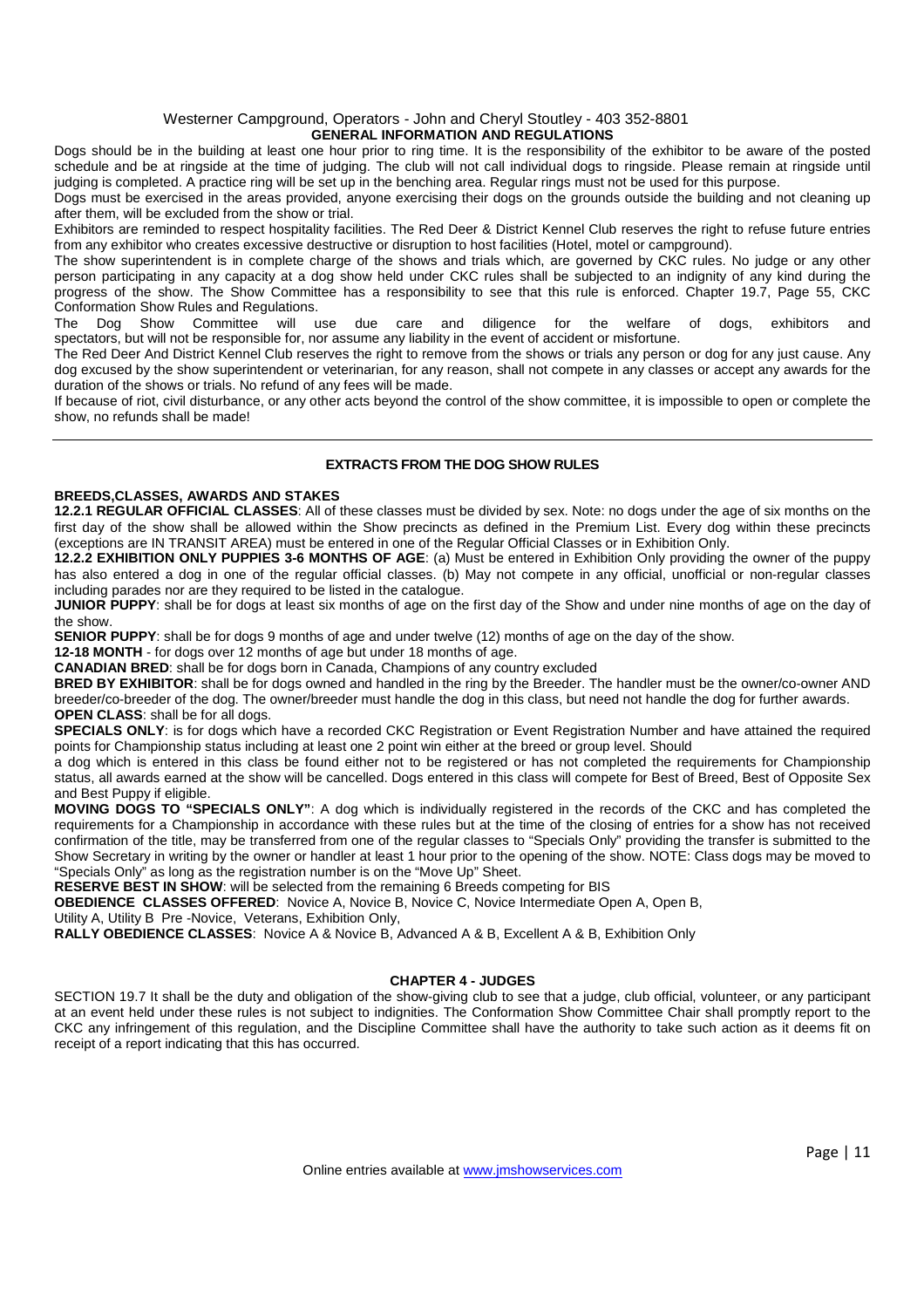#### **CHAMPIONS AND CHAMPIONSHIP POINTS**

A dog awarded WINNERS at a Championship show shall be credited with a number of championship points (ranging from 0 to 5) and the number of championship points credited to a dog awarded WINNERS shall be as provided hereunder. The schedule to be employed in the determination of the number of points awarded WINNERS shall be as follows:

| Competing* |  | 1 2 3-5 6-9 10-12 13 or more |  |
|------------|--|------------------------------|--|
| Points     |  | 0 1 2 3 4 5                  |  |

#### \*Includes the dog awarded Winners

In counting the number of eligible dogs in competition, a dog that is disqualified, dismissed, excused or ordered from the ring by the judge shall be included in the calculation for points. If a dog awarded WINNERS is also awarded BEST OF BREED at the show, then all dogs competing in the breed, including Specials Only, shall be included in the total. If a dog awarded WINNERS is also awarded BEST OF OPPOSITE SEX to Best of Breed, then all dogs of the same sex including those competing for Specials Only shall be included in the total. If a dog is awarded WINNERS is also awarded BEST OF WINNERS, then all dogs defeated directly or indirectly in the breed shall be included in the total. If a dog is awarded WINNERS only, then all the dogs of the same sex in the class competition shall be included the total. The number of championship points to be credited to a dog awarded WINNERS shall be determined by the highest award earned and calculated as per Section 15.1. In addition to championship points allocated at the breed level, a dog awarded WINNERS, which also places in the regular Group competition, shall be credited with the following additional points provided that a dog was defeated at the Group level.

| No. of Breeds Competing At Group Level | Placed | Placed          | Placed | Placed |
|----------------------------------------|--------|-----------------|--------|--------|
|                                        | 1st    | 2 <sub>nd</sub> | 3rd    | 4th    |
| 13 or more                             | 5      | 4               |        |        |
| $10 - 12$                              |        |                 |        |        |
| $6 - 9$                                |        |                 |        |        |
| 5                                      |        |                 |        |        |
| 4                                      |        |                 |        |        |
| 3                                      |        |                 |        |        |
| $\overline{2}$                         |        |                 |        |        |
|                                        |        |                 |        |        |

A dog awarded WINNERS which also places BEST IN SHOW at an All-Breed Championship Show shall be credited with 5 Championship points inclusive of any points earned at the breed and group level. In no case can a dog earn more than five points at a single show.

SECTION 15.1.12 In or for a dog to be recognized as a Champion, and its owner provided with a Championship Certificate, a dog must:

(a) earn 10 championship points under at least 3 different judges; and

(b) be registered in the records of the CKC, have an ERN or MCN

(c) have earned a least one 2 point win either at the breed or group level.

#### **NOTICE TO FOREIGN EXHIBITORS**

**Attention U.S. Exhibitors**: Please note that fees are due and payable in Canadian dollars. Due to consistently fluctuating currency rates, discounted cheques will not be accepted. Personal cheques will be accepted, however, they are to be payable in Canadian funds. If you send a cheque in U.S. funds it must be made out for the full amount of the entry and no exchange will be refunded to the exhibitor. Please do not mark cheques "Payable in Canadian Funds" or "At Par". They will not be cleared by the banks. To simplify the process, we urge that you purchase bank drafts or money orders payable in Canadian funds. Your understanding and co-operation is appreciated. Thank you.

#### **EVENT REGISTRATION NUMBER (ERN)**

**To obtain an ERN:** Send a photocopy of the dog's Registration Certificate reflecting current ownership with a written request for an ERN number. Please indicate coat type and size, if applicable. Fee for an Event Registration Number with the CKC is \$55.00 + HST. Include your payment in the full amount in Canadian funds. Payment may be made with VISA or Mastercard, personal or business cheque or money order. Non-Members, please note that if paying by cheque, the cheque must be certified. Non-residents of Canada, please note that discounted cheques or money orders will not be accepted due to fluctuating currency rates. Provide us with your full return address. Faxed requests will be accepted. Please ensure that your VISA or MasterCard number is legible and you have included your expiry date and signature. An ERN must be obtained within thirty (30) days of obtaining points, awards or scores to avoid cancellation. If factors beyond your control prohibit this or present a problem, please send a written request for a thirty (30) day extension. Please forward your request to: **The Canadian Kennel Club,** Show and Trials Division, 400, 200 Ronson Drive, Etobicoke, Ontario, Canada M9W 5Z9, Telephone: 416-675-5511 / Fax: 416-675-6506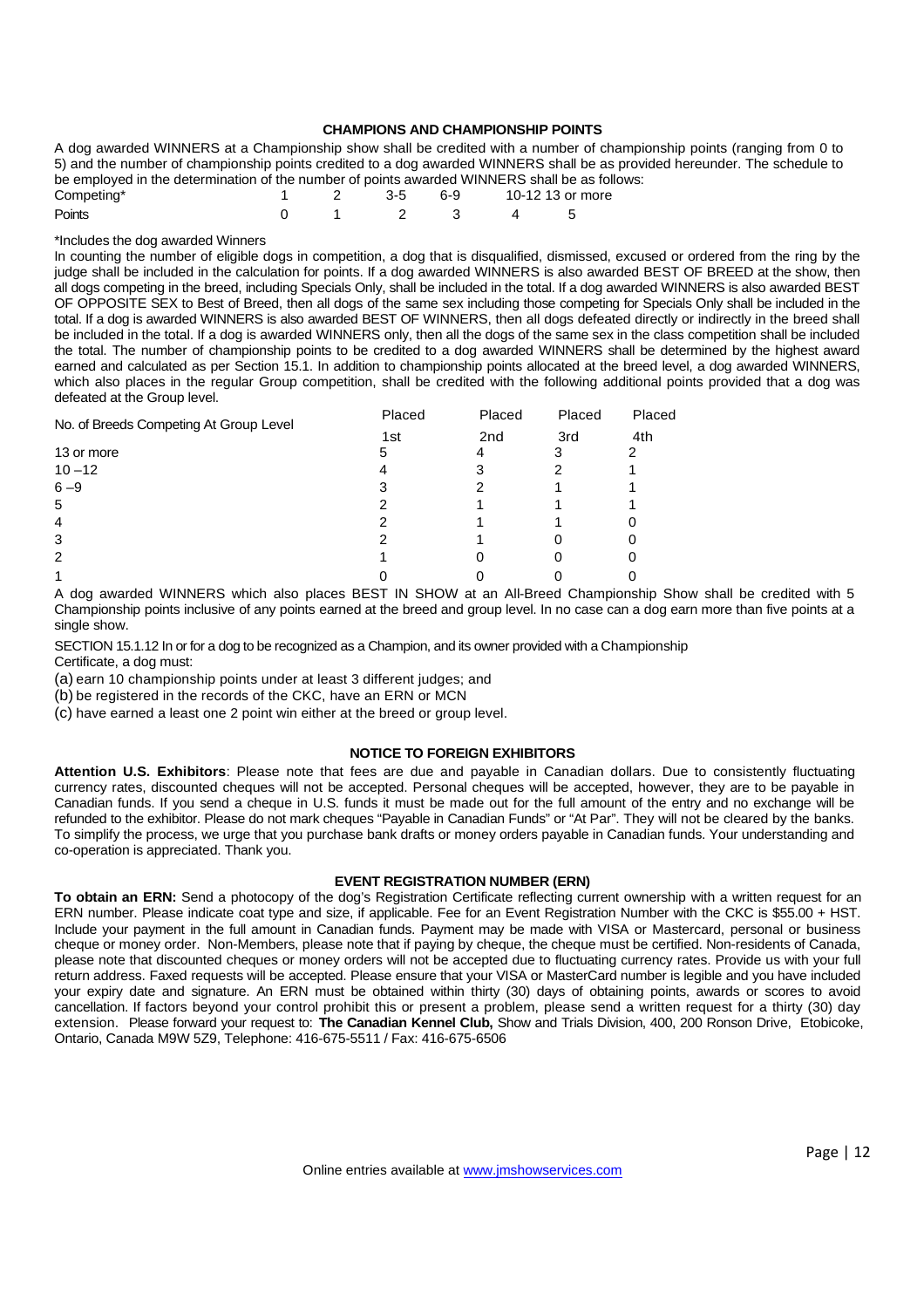# We'll Leave the Light on for You!

# Stay at Motel 6 - Red Deer for only \$69

a night.



Red Deer 03-340-1749<br>#900, 5001-19th Street

www.motel6rd.ca

Offer valid for April Red Deer Kennel Club Dog Show only.<br>Mention 'Dog Show' to receive this special offer.

Online entries available at www.jmsh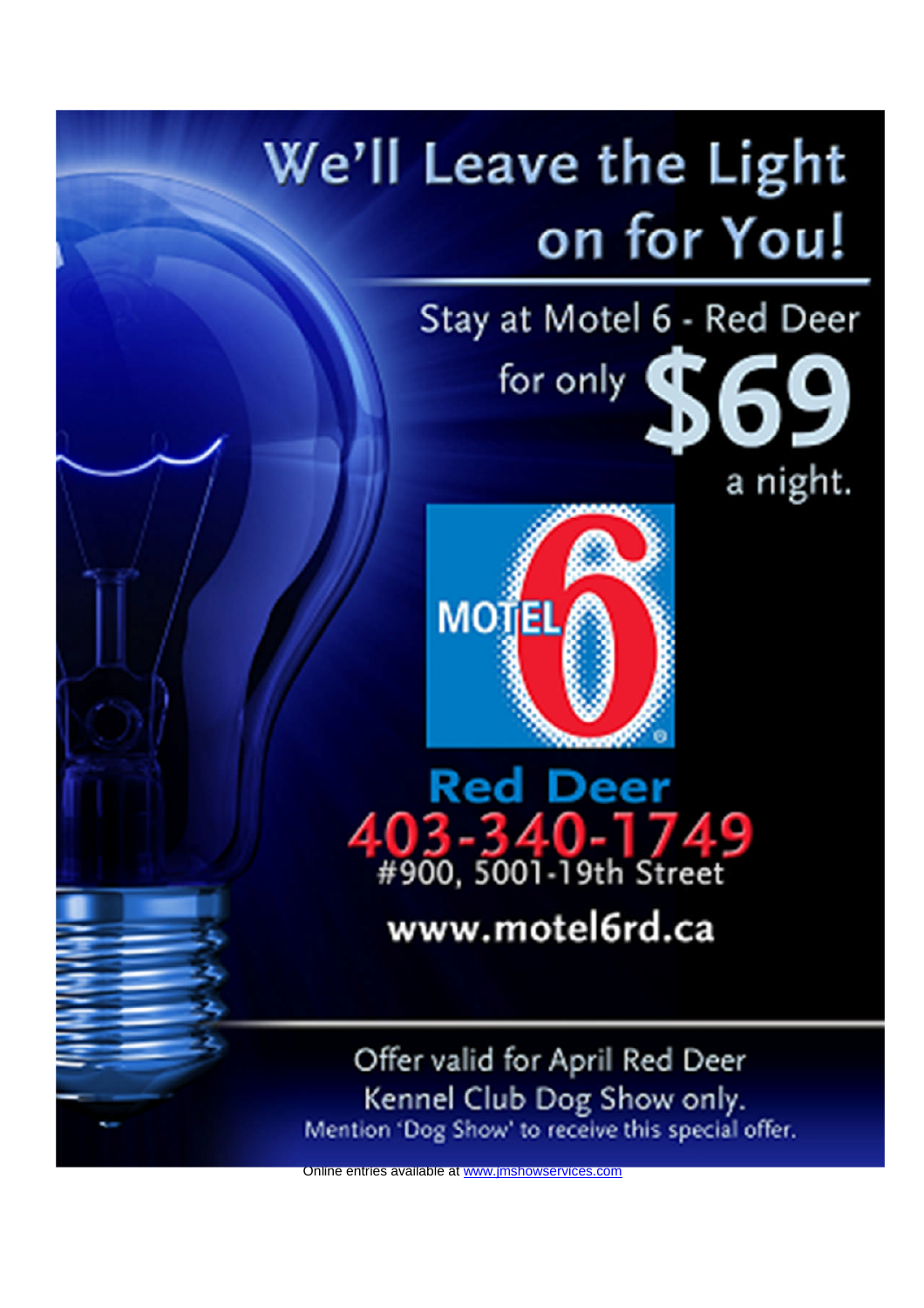| <b>RED DEER &amp; DISTRICT KENNEL CLUB</b><br><b>OFFICIAL CKC ENTRY FORM</b><br><b>CONFORMATION</b>                                                                                                                                                                                                                                                                                                                | <b>RED DEER &amp; DISTRICT KENNEL CLUB</b><br><b>OFFICIAL CKC ENTRY FORM</b><br><b>CONFORMATION</b>                                                                                                                                                                                                                                                                                                                  |
|--------------------------------------------------------------------------------------------------------------------------------------------------------------------------------------------------------------------------------------------------------------------------------------------------------------------------------------------------------------------------------------------------------------------|----------------------------------------------------------------------------------------------------------------------------------------------------------------------------------------------------------------------------------------------------------------------------------------------------------------------------------------------------------------------------------------------------------------------|
| Friday<br>Saturday ___<br>Pre-paid<br><b>Listing Fees</b><br><b>Entry Fees</b><br>Sunday<br>Catalogue ____<br>Puppy Sweepstakes                                                                                                                                                                                                                                                                                    | Friday __<br>Saturday ___<br>Pre-paid<br><b>Listing Fees</b><br><b>Entry Fees</b><br>Sunday $\_\_\_\_\$<br>Catalogue ____<br>Puppy Sweepstakes                                                                                                                                                                                                                                                                       |
| Conformation<br>Sweeps<br>$\_12-18$ months<br>Junior Puppy<br>Senior Puppy<br>Open<br><b>Brace</b><br>_ Jr Puppy<br>Can. Bred<br><b>Specials Only</b><br>$\equiv$ Sr Puppy<br><b>Exhibition Only</b><br><b>Bred BY</b><br><b>Baby Puppy</b><br><b>Please Print Clearly</b>                                                                                                                                         | Conformation<br>Sweeps<br>Junior Puppy<br>$\_12-18$ months<br>Senior Puppy<br>$\sim$ Open<br>----Brace<br>_ Jr Puppy<br>Can. Bred<br><b>Specials Only</b><br>$\equiv$ Sr Puppy<br>Exhibition Only<br>Bred BY<br><b>Baby Puppy</b><br><b>Please Print Clearly</b>                                                                                                                                                     |
| <b>Sex</b><br>Breed:                                                                                                                                                                                                                                                                                                                                                                                               | <b>Sex</b><br>Breed:                                                                                                                                                                                                                                                                                                                                                                                                 |
| <b>Registered Name of Dog</b>                                                                                                                                                                                                                                                                                                                                                                                      | <b>Registered Name of Dog</b>                                                                                                                                                                                                                                                                                                                                                                                        |
| Date of Birth<br>Enter number<br>$Yes$ <sub>__</sub> No __<br>CKC Reg. No.<br>Is this a puppy<br>CKC ERN No.<br>Place of Birth<br>CKC Misc. Cert. No.<br>Canada<br>Elsewhere<br>П<br>Listed                                                                                                                                                                                                                        | Date of Birth<br>Enter number<br>$D_{1}/M_{2}/Y_{3}$<br>$Yes$ <sub>__</sub> No __<br>$\Box$<br>CKC Reg. No.<br>Is this a puppy<br>CKC ERN No.<br>$\mathcal{L}$<br>Place of Birth<br>CKC Misc. Cert. No.<br>$\Box$<br>Canada<br>Elsewhere<br>П<br>Listed                                                                                                                                                              |
| Breeder(s)                                                                                                                                                                                                                                                                                                                                                                                                         | Breeder(s)                                                                                                                                                                                                                                                                                                                                                                                                           |
| <b>Sire</b>                                                                                                                                                                                                                                                                                                                                                                                                        | <b>Sire</b>                                                                                                                                                                                                                                                                                                                                                                                                          |
| Dam                                                                                                                                                                                                                                                                                                                                                                                                                | Dam                                                                                                                                                                                                                                                                                                                                                                                                                  |
| Reg'd Owners                                                                                                                                                                                                                                                                                                                                                                                                       | Reg'd Owners                                                                                                                                                                                                                                                                                                                                                                                                         |
| <b>Owners Address</b>                                                                                                                                                                                                                                                                                                                                                                                              | <b>Owners Address</b>                                                                                                                                                                                                                                                                                                                                                                                                |
| PC<br>Province<br>City                                                                                                                                                                                                                                                                                                                                                                                             | РC<br>City<br><b>Province</b>                                                                                                                                                                                                                                                                                                                                                                                        |
| Name of Owner's Agent (if any) at the show                                                                                                                                                                                                                                                                                                                                                                         | Name of Owner's Agent (if any) at the show                                                                                                                                                                                                                                                                                                                                                                           |
| <b>Agent's Address</b>                                                                                                                                                                                                                                                                                                                                                                                             | <b>Agent's Address</b>                                                                                                                                                                                                                                                                                                                                                                                               |
| PC<br>City<br>Province                                                                                                                                                                                                                                                                                                                                                                                             | PC<br>City<br><b>Province</b>                                                                                                                                                                                                                                                                                                                                                                                        |
| Mail I.D. to Owner __ or Agent_                                                                                                                                                                                                                                                                                                                                                                                    | Mail I.D. to Owner_ or Agent_                                                                                                                                                                                                                                                                                                                                                                                        |
| Email (for schedule and fax conformation)                                                                                                                                                                                                                                                                                                                                                                          | Email (for schedule and fax conformation)                                                                                                                                                                                                                                                                                                                                                                            |
| Visa/MasterCard No.                                                                                                                                                                                                                                                                                                                                                                                                |                                                                                                                                                                                                                                                                                                                                                                                                                      |
| Name of card holder- print _____________<br>Signature <b>________________</b>                                                                                                                                                                                                                                                                                                                                      | _Signature_______________<br>Name of card holder- print ____________                                                                                                                                                                                                                                                                                                                                                 |
| <b>CERTIFY</b> that I am the registered owner(s) of the dog or that I am authorized agent of the owner(s) whose<br>names I have entered and accept full responsibility for all statements made in this entry. In consideration of<br>the acceptance of this entry, I (we) agree to be bound by the rules and regulations of the Canadian Kennel<br>Club and by any additional rules appearing in the Premium list. | <b>I CERTIFY</b> that I am the registered owner(s) of the dog or that I am authorized agent of the owner(s) whose<br>names I have entered and accept full responsibility for all statements made in this entry. In consideration of<br>the acceptance of this entry, I (we) agree to be bound by the rules and regulations of the Canadian Kennel<br>Club and by any additional rules appearing in the Premium list. |
| Email Address <b>Email</b><br>Telephone_                                                                                                                                                                                                                                                                                                                                                                           | Email Address_<br>Telephone_                                                                                                                                                                                                                                                                                                                                                                                         |